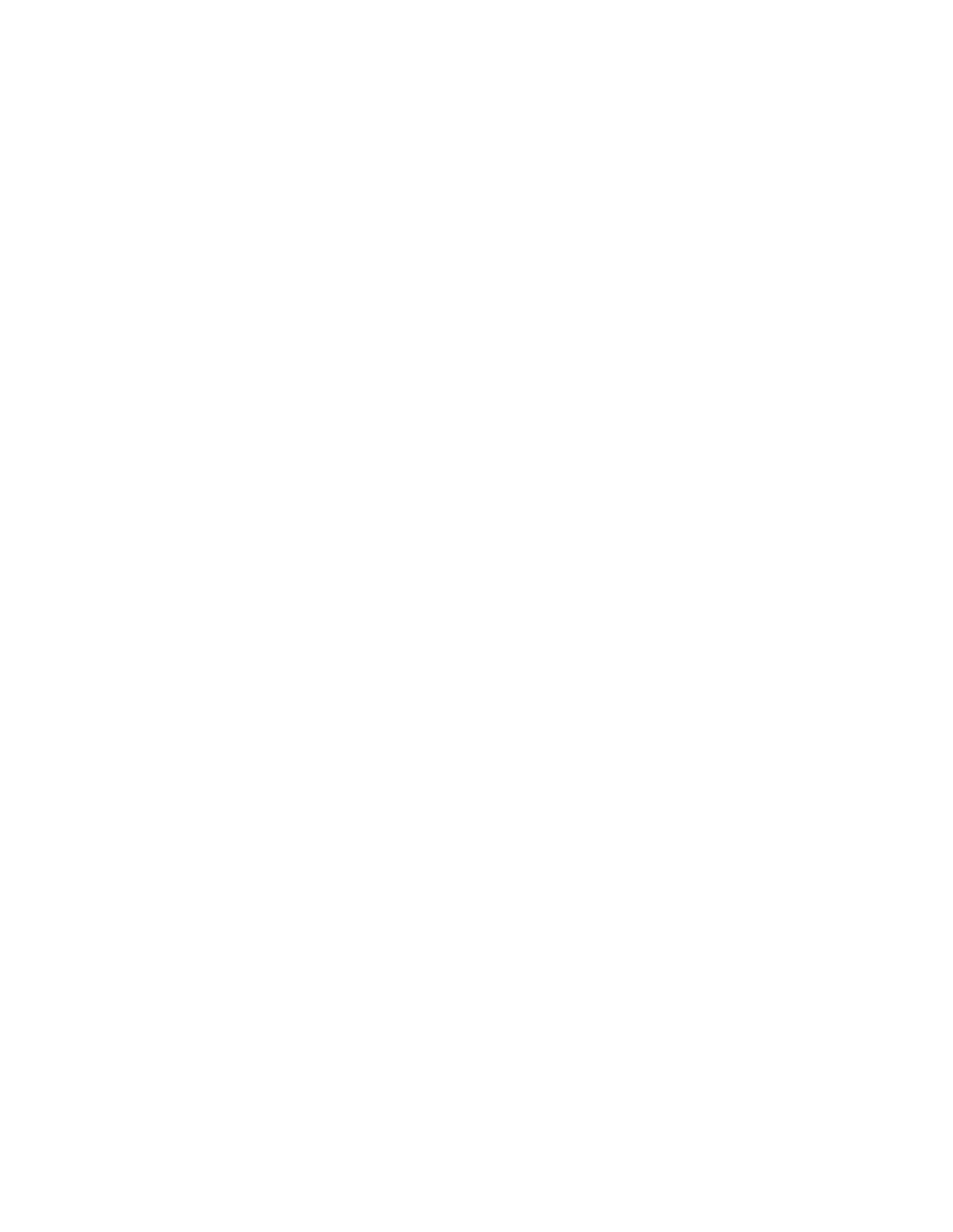# NEW MEXICO

# FY19 4th Quarter Performance Report

| <b>TABLE OF CONTENTS</b>                                                                                                                                                                                                                                                                              |                                   |  |
|-------------------------------------------------------------------------------------------------------------------------------------------------------------------------------------------------------------------------------------------------------------------------------------------------------|-----------------------------------|--|
| <b>Office of the Secretary</b>                                                                                                                                                                                                                                                                        | $\overline{2}$                    |  |
| <b>New Mexico Partnership</b>                                                                                                                                                                                                                                                                         | 3                                 |  |
| <b>Economic Development Division</b><br><b>Job Training Incentive Program</b><br><b>Finance Development Team/LEDA</b><br><b>New Mexico MainStreet</b><br><b>Community, Business &amp; Rural Development Team</b><br><b>Office of Science &amp; Technology</b><br><b>Office of International Trade</b> | 5<br>6<br>7<br>8<br>9<br>10<br>10 |  |
| <b>New Mexico Film Office</b>                                                                                                                                                                                                                                                                         | 11                                |  |
| <b>Companies Assisted in Creating Jobs</b><br><b>FY19 Performance Metrics and Results</b>                                                                                                                                                                                                             | 14<br>16                          |  |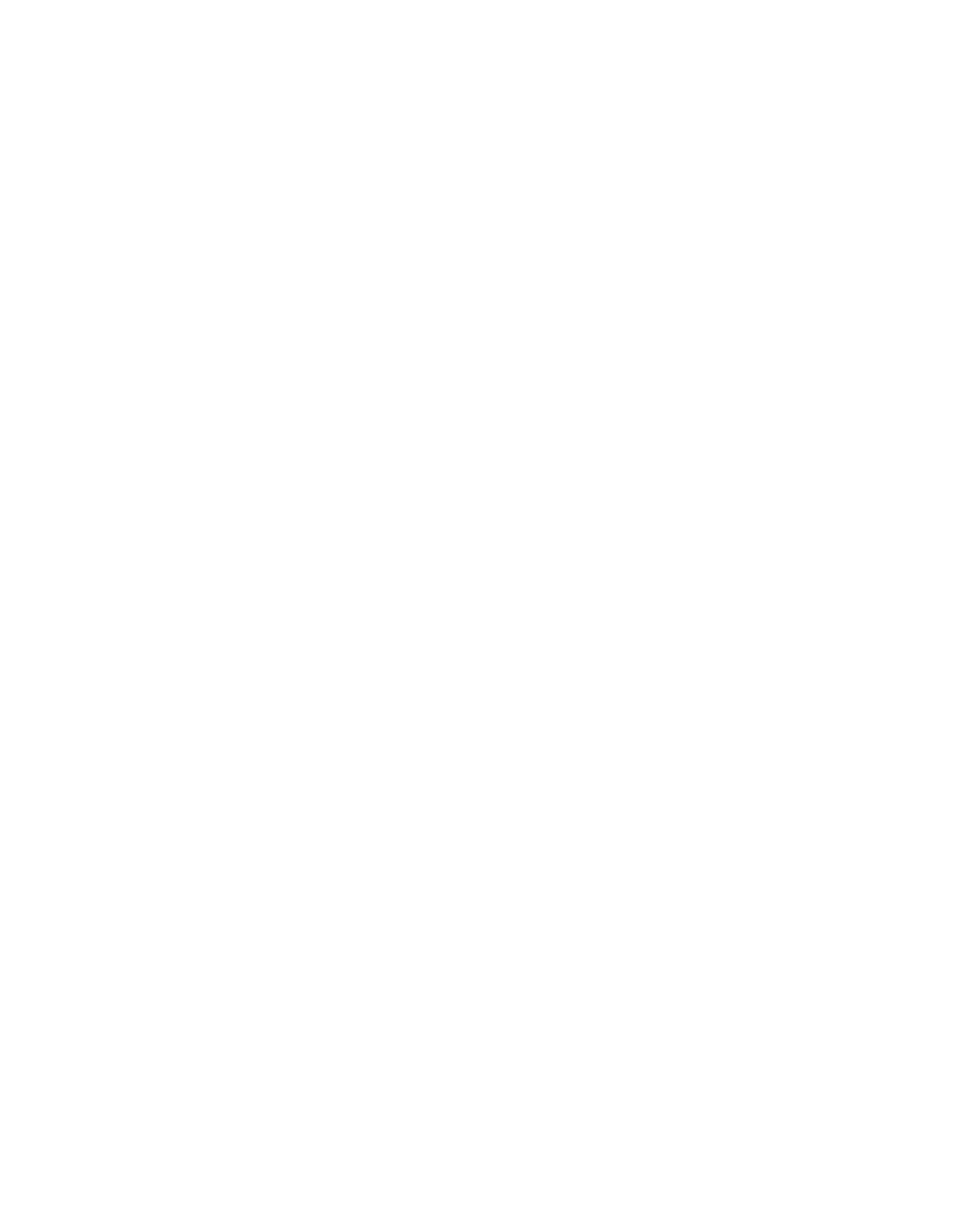# **Office of the Secretary Fourth Quarter Highlights**

**NBCUniversal** announced in June that it will lease a production facility in Albuquerque, creating 333 new jobs and \$500 million in direct production spending. The state will invest \$7.7 million in LEDA funds and the City of Albuquerque will contribute \$3 million.

Sir Richard Branson joined Gov. Lujan Grisham in May to announce that **Virgin Galactic** is moving 100 more employees to New Mexico, along with Space Ship Unity. The move will bring VG employment at Spaceport America to 150.

**Union Pacific** is investing an additional \$20 million at the Santa Teresa Intermodal Terminal, boosting capacity in New Mexico.

**C4Enterprises**, in Tierra Amarilla, is expanding with the addition of a meat processing facility. There is a demonstrated need for the facility to butcher beef, elk and deer. The Casados family is investing \$400,000 in new equipment and the state is investing \$75,000 in LEDA funds.

**Intel** is adding 300 more workers at its Rio Rancho manufacturing facility. Several different kinds of technologies are supported at the facility, including Silicon Photonics, 3D Xpoint, Optane™ and NAND pathfinding.

The Partnership worked with MVEDA to bring **Rich Global Hemp** to Las Cruces. The company will renovate and inhabit a 750,000 square foot greenhouse. Rich Global will begin operations by growing starter plants, and will add a research and production facility to make products from hemp. The project will create 182 new jobs. A LEDA investment of \$1.2 million will support the company's growth.

All of the programs within the Economic Development Division achieved their respective performance measure targets – JTIP, LEDA, MainStreet and the Community, Business & Rural Development Team. The Division target was also reached, with 16 successful business development projects. However, the Partnership fell significantly short of both of its performance targets with only 617 jobs and 53 PROs reported. Therefore, EDD's roll-up total jobs measure did not reach the target of 4,500 jobs.

The Film Office also exceeded its two performance measure targets with over \$500 million in direct spending by production companies.

| Performance Measure                                | <b>Target</b> | -01   | O <sub>2</sub> | O <sub>3</sub> | O <sub>4</sub> | <b>YTD</b><br>Total |
|----------------------------------------------------|---------------|-------|----------------|----------------|----------------|---------------------|
| Total number of jobs created<br>due to EDD efforts | 4,500         | 1,020 | 1,235          | 464            | 1,113          | 3,840               |
| Total number of rural jobs<br>created              | 1,500         | 86    | 1,020          | 72             | 197            | 1,376               |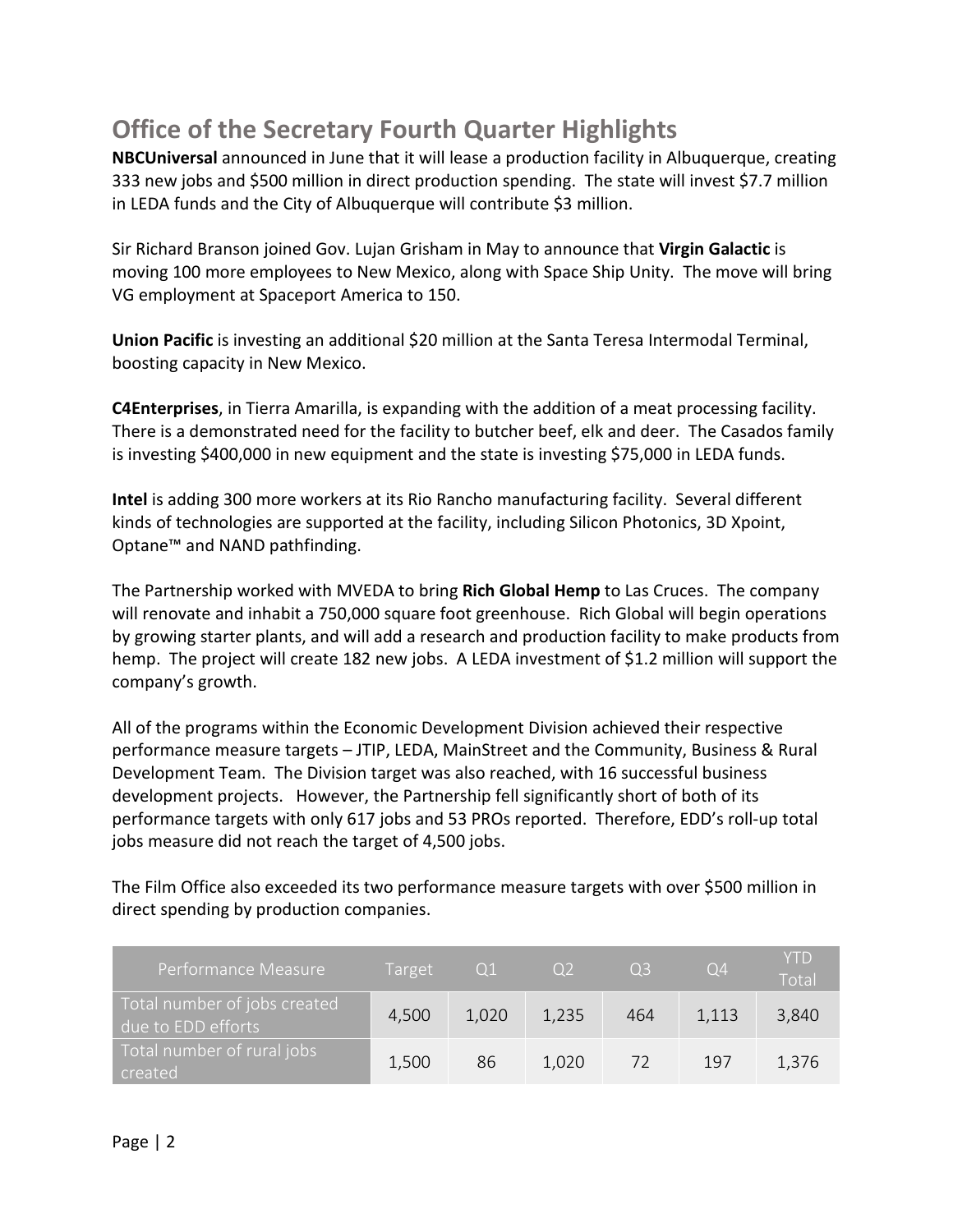#### New Mexico Partnership

This quarter two prospects the Partnership has been engaged with made decisions to locate in New Mexico. Rich Global Hemp (RGH) acquired an 850,000 Sq. Ft. greenhouse facility in Mesilla Park and intends to hire over 180 employees and invest ~\$24M in the facility. This will become RGH's headquarters (previously in Nevada). RGH is producing high quality hemp plant clones, which will be provided to farmers across the state for growing into mature plants, and RGH will buy back the harvested materials and produce CBD and other products. PowerSonix has leased a 3K Sq. Ft. facility in Albuquerque which will serve as the company's future production location (currently located in West Virginia). The company designs and manufactures specialized highpowered speakers primarily for use on military and first responder vehicles. They will initially hire eight employees to start up the operation, and then grow further as they transition to this being their primary production site.

The Partnership had eleven first-time site visits in the 4<sup>th</sup> quarter (vs. 6 during Q4 of FY2018; an increase of 83%).

A large number of sales mission and trade show events were conducted this quarter, and follow-up is actively underway to pursue PROs that resulted and to convert earlier stage leads into PROs. These events included: AUVSI (Chicago), Promat (Chicago), MRO Americas (Atlanta), Atlanta Sales Mission, LA Sales Mission, Global Petroleum (Calgary), Select USA Summit (Washington, D.C.), Outdoor Retailer (Denver), Customer Contact Week (Las Vegas). In addition, the Partnership hosted its annual Northern NM Fam Tour in Taos, which was attended by three national site selectors, 14 communities from across the state, and state-level representatives.

The Partnership continues to see a significant surge in social media exposure since formally launching its campaign to leverage social media in Q2 FY 2018; that quarter saw 4,100 views on social media, in Q3 this grew to 22,660 views, and to 42,592 views in Q4. Views for Q4 FY2019 reached 107,441; a 152% increase over Q4 FY2018. This means that on an average day during Q4 the Partnership's social media postings of positive news about New Mexico reached 1,180 viewers.

Two Locates:

- Rich Global Hemp, Las Cruces, 182 jobs
- Powersonix, Albuquerque, 8 jobs

|              | <b>Leads</b> | <b>PROS</b> | <b>Site Visits</b> |
|--------------|--------------|-------------|--------------------|
| <b>April</b> |              |             |                    |
| <b>May</b>   |              |             |                    |
| June         |              |             |                    |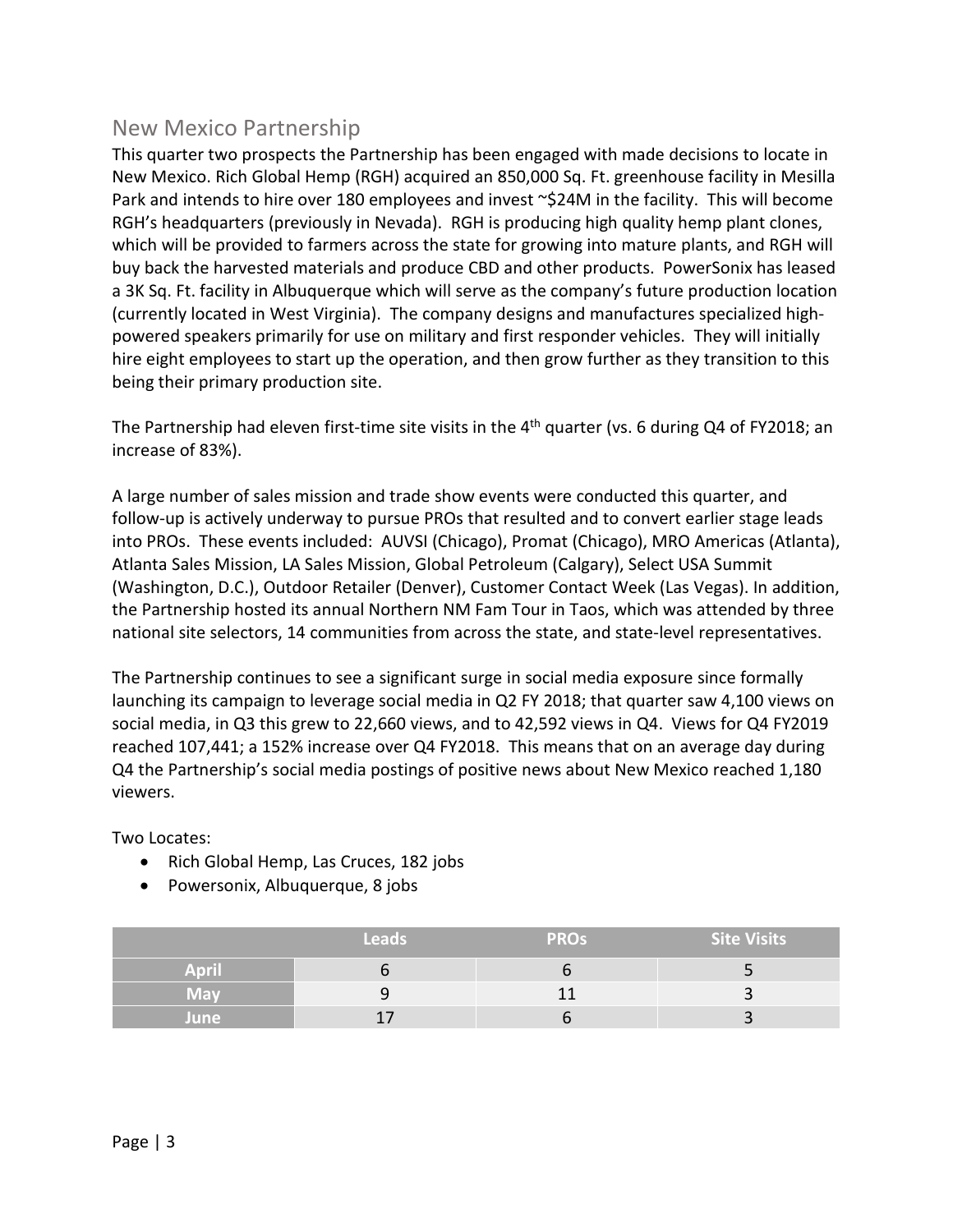| Performance Measure                                                                             | Target | $\sqrt{01}$ | O <sub>2</sub> | $\sqrt{Q3}$ | $\overline{Q4}$ | <b>YTD</b><br>Total |
|-------------------------------------------------------------------------------------------------|--------|-------------|----------------|-------------|-----------------|---------------------|
| Number of jobs created through<br>business relocations facilitated by<br>I the NMP $^{\dagger}$ | 2,250  |             | 346            | 71          | 200             | 617                 |
| Number of PROs submitted by the<br>Partnership                                                  | 84     | 14          | 6              | 10          | つろ              | 53                  |

#### New Mexico Partnership Corrective Action Plan

Leadership, staff, and the Board of the NM Partnership has undertaken a holistic approach to developing a plan for greatly increasing performance. In FY2017 the Board hired a new President & CEO. A detailed review of operations was performed, challenges identified, and a new strategic plan and aligned budget developed, reviewed with the board, and approved as of that June. Staffing vacancies in marketing, business development, and administrative roles were filled; when necessary, existing positions were re-staffed to optimally align with skill requirements.

The review of existing operations identified that the in-place plan was not generating a deep enough project pipeline and, further, that this was an issue shared among economic development organizations across the state. Core challenges identified as root causes include:

- 1) A severe deficit of awareness about New Mexico among decision makers outside the state.
- 2) Lack of systematic efforts to generate high-impact, positive messaging about New Mexico.
- 3) Resource constraints relative to competitors.

The new strategic plan and budget put in place for FY2018, and continued throughout FY2019, addresses these issues:

- 1) The plan expanded traditional high-touch sales activities (e.g., trade shows, sales missions, relationship building). The number of events scheduled has grown to 35; a 67% increase over FY2017. This has played a significant role in increasing prospect/lead volume in both FY2018 and FY2019. In FY2019, the volume was ~2.6 times that in FY2017. Increased event volume has been targeted at new sectors that have a strong fit with NM's key strengths. For FY2019, sectors of increased focus include outdoor industry manufacturing, hemp/CBD production, UAVs and satellites, companies focused upon renewable power consumption, and an expanded focus on attracting foreign direct investment.
- 2) Greater depth of pipeline projects has also been aided by implementation of marketing strategies leveraging earned media, owned media, social media, and other digital marketing techniques to reach a much broader audience of decision makers, and to do so with higherimpact messaging, all focused upon addressing the identified lack of awareness about New Mexico that has been identified as a major impediment to growth. In addition to highprofile earned media in national publications such as Bloomberg and Variety, these activities have created a high volume of views via social media; going from <100 views per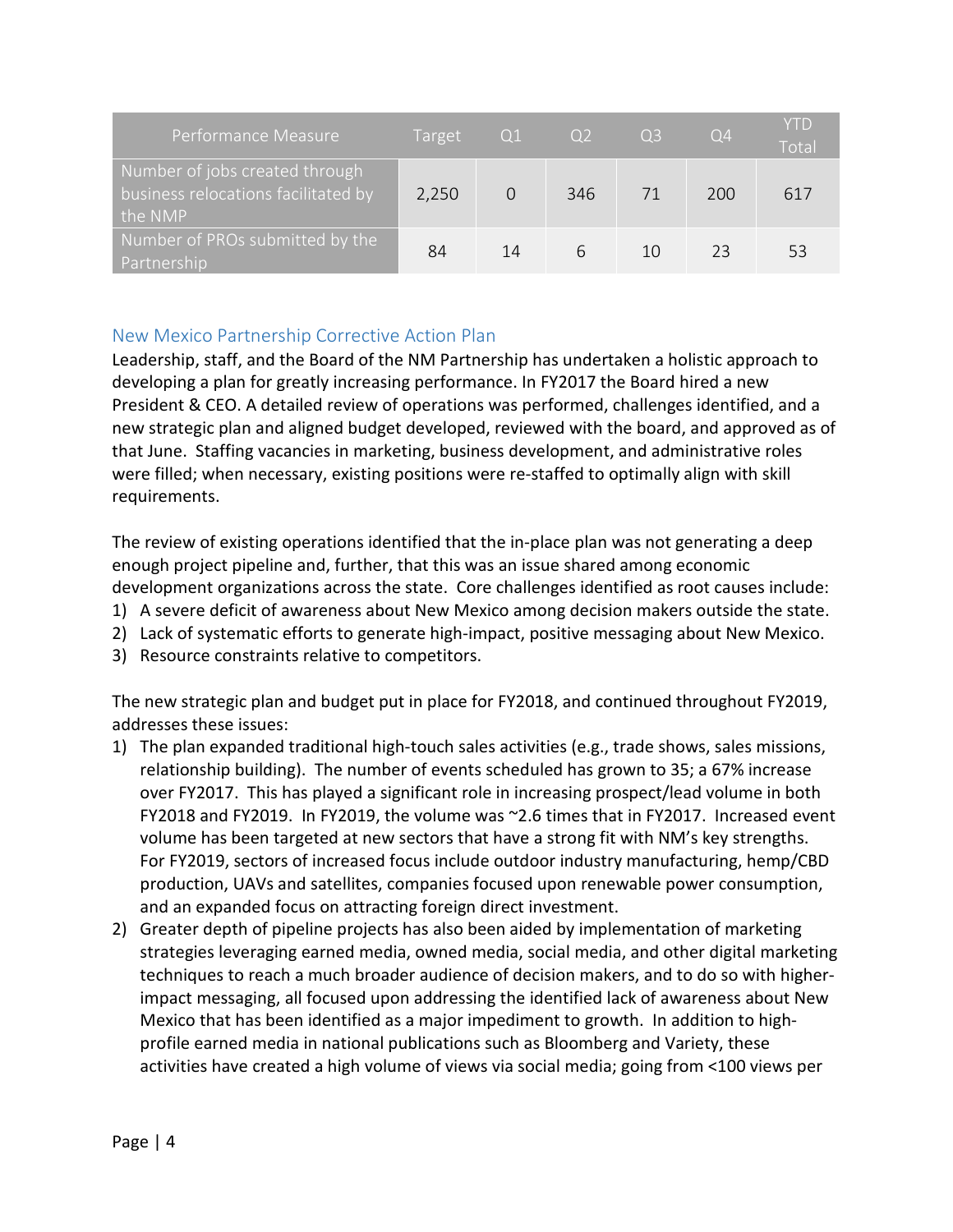month prior to launching this initiative, to an average of more than 1,000 views per day during Q2-Q4 of FY2019.

- 3) Other changes being implemented include a focus on promoting near-term opportunities created by underutilized assets (e.g., publicizing the availability of the former Tyson's Foods facility in Sunland Park was instrumental to attracting Stampede Meat with over 1,200 jobs), working with local EDO teams to improve RFP response quality as well as their collateral materials, and plans are in place to staff a research function that will provide much-needed analytical support to both sales and marketing activities.
- 4) All of these strategies and initiatives will be bolstered and expanded by deploying the increased budget approved by the legislature for FY2020.

Along with prospect volumes, locates and jobs continue to be on an upward trajectory compared to before the new strategic plan was implemented. Compared to FY2017, when 225 jobs were attracted, the last two fiscal years saw 1,415 and 607 jobs attracted respectively. In FY2019, while the number of jobs was lower than in FY2018, it is positive that there were more projects won in FY19 vs. FY18 (6 vs. 2), and that the average wage of these jobs went up from ~\$27,000 in FY2018 to ~\$54,000 in FY2019.

# Economic Development Division

Two companies received loans through the Collateral Assistance Program, Lazy Dog Billiards and Whoo's Donuts, reflected in the performance measure below.

| Performance Measure                                                                                             | Target |   | <b>TOX</b> | O <sub>3</sub> | Ω4 | <b>YTD Total</b> |
|-----------------------------------------------------------------------------------------------------------------|--------|---|------------|----------------|----|------------------|
| Number of business<br>development projects resulting  <br>in job growth, new investment<br>or increased revenue | 12     | b |            |                |    | 16               |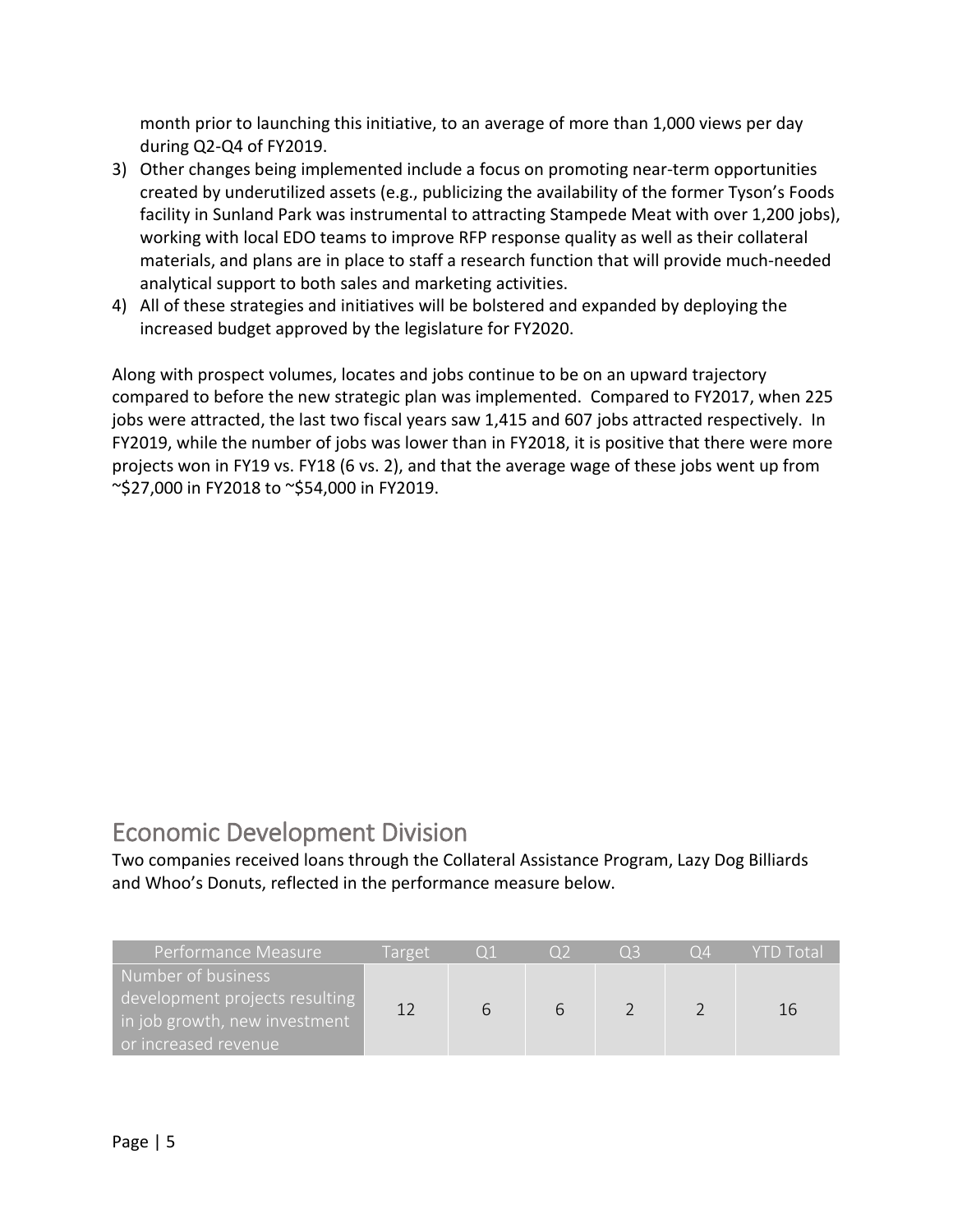## Job Training Incentive Program (JTIP)

Twenty-seven businesses were approved by the JTIP board in the fourth quarter, 20 of which were founded in New Mexico. 252 jobs and 4 internships were approved at an average wage of \$24.74 per hour. 132 rural jobs were approved at an average wage of \$20.56 per hour.

The Film Crew Advancement Program (FCAP), one of the two JTIP for Film and Multimedia programs, approved 8 companies to train 126 crew members at an average wage of \$26.70 per hour.

| Companies Assisted by JTIP in the 4 <sup>th</sup> Quarter |                       |                     |  |  |  |  |  |  |
|-----------------------------------------------------------|-----------------------|---------------------|--|--|--|--|--|--|
| <b>COMPANY</b>                                            | LOCATION              | AVERAGE HOURLY WAGE |  |  |  |  |  |  |
| 3D Glass Solutions                                        | Albuquerque           | \$33.50             |  |  |  |  |  |  |
| Affordable Solar Installation                             | Albuquerque           | \$38.50             |  |  |  |  |  |  |
| Banyan Botanicals                                         | Albuquerque           | \$29.45             |  |  |  |  |  |  |
| <b>Best Deal Retailer</b>                                 | Albuquerque           | \$26.26             |  |  |  |  |  |  |
| Century Automotive Services                               | Albuquerque           | \$27.67             |  |  |  |  |  |  |
| Cinnafilm                                                 | Albuquerque           | \$68.50             |  |  |  |  |  |  |
| Eagle Automation                                          | Carlsbad              | \$37.47             |  |  |  |  |  |  |
| Ex Novo Brewing Company                                   | Corrales              | \$16.13             |  |  |  |  |  |  |
| Flow Science                                              | Santa Fe              | \$41.60             |  |  |  |  |  |  |
| Indica Labs                                               | Albuquerque           | \$35.59             |  |  |  |  |  |  |
| KiloNewton, LLC                                           | Albuquerque           | \$34.86             |  |  |  |  |  |  |
| MegaCorp, Inc.                                            | Albuquerque           | \$17.46             |  |  |  |  |  |  |
| New Mexico Consortium                                     | Los Alamos            | \$40.00             |  |  |  |  |  |  |
| New Mexico Solar Group                                    | <b>Berino</b>         | \$30.00             |  |  |  |  |  |  |
| Red River Brewing Company                                 | <b>Red River</b>      | \$14.00             |  |  |  |  |  |  |
| <b>Reunity Resources</b>                                  | Santa Fe County       | \$23.25             |  |  |  |  |  |  |
| Ridgeline Mfg. & Engineering                              | Albuquerque           | \$30.43             |  |  |  |  |  |  |
| RingIR                                                    | Albuquerque           | \$31.93             |  |  |  |  |  |  |
| <b>Rural Sourcing</b>                                     | Albuquerque           | \$33.04             |  |  |  |  |  |  |
| Silent Falcon UAS Technologies                            | Albuquerque           | \$27.48             |  |  |  |  |  |  |
| Solar Works Energy, LLC                                   | Albuquerque           | \$25.27             |  |  |  |  |  |  |
| Southwest Pattern Works                                   | Albuquerque           | \$21.25             |  |  |  |  |  |  |
| SpinLaunch, Inc.                                          | Truth or Consequences | \$29.40             |  |  |  |  |  |  |
| Taos Mountain Energy Bars                                 | Questa                | \$13.75             |  |  |  |  |  |  |
| UbiQD                                                     | Los Alamos            | \$40.07             |  |  |  |  |  |  |
| Universal Sheets, LLC                                     | Santa Teresa          | \$14.97             |  |  |  |  |  |  |

| Performance Measure                    | l arget |     |     |     | Ω4  | <b>YTD Total</b> |
|----------------------------------------|---------|-----|-----|-----|-----|------------------|
| Number of workers  <br>trained by JTIP | 2,050   | 769 | 190 | 985 | 382 | 2,326            |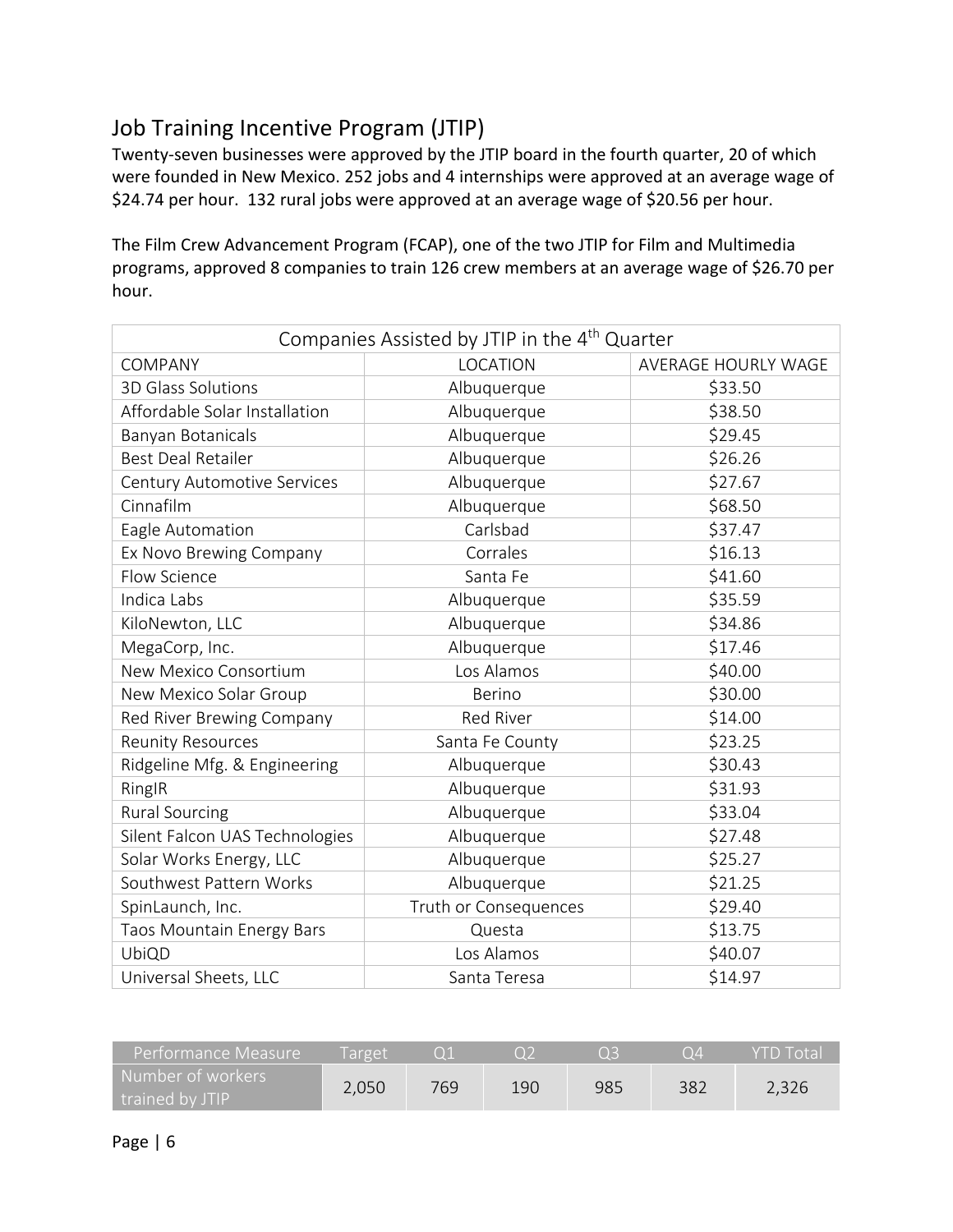### Finance Development Team (FDT)

#### *Collateral Assistance Program (CAP)*

Lazy Dog Billiards Club, LLC is a start-up company based in Las Cruces committed to promoting passion and competition within the cue sports community locally, sate-wide and nationally. The business will create 2 FT and 13 PT jobs over the next 2 years. The company is pledging \$65K in equity with a principal loan of \$240K. NMEDD is participating with a \$36K CD (15% of the loan). This project is in collaboration with Pioneer Bank. The loan will allow the business to start.

Whoo's Donuts and The ChocolateSmith LLC is an established company based in Santa Fe, NM which is family-owned. They produce baked goods for retail and wholesale customers. The business was started in 2005 and has 5 current FT and 15 PT employees. The company plans to hire 2FT and 4 PT employees over the next 2 years. Total amount of private equity into the project is \$350K with a loan principal of \$85K. NMEDD pledged a CD for \$42K (49% of the principal). This project is in collaboration with Century Bank.

|                              | Loan<br>Amount | Owner<br>Investment | <b>CD Amount</b> | <b>Job Creation</b><br>(FT) | <b>Total Project Cost</b> |
|------------------------------|----------------|---------------------|------------------|-----------------------------|---------------------------|
| Lazy Dog<br><b>Billiards</b> | \$240,000      | \$65,000            | \$36,000         | 9                           | \$305,000                 |
| Whoo's<br><b>Donuts</b>      | \$85,000       | \$350,000           | \$42,500         | 4                           | \$435,000                 |

#### *Local Economic Development Act (LEDA)*

| Company                                                | Location           | Fiscal<br>Agent             | <b>PPA</b><br>Jobs | Total<br>Private<br>Investment | <b>LEDA</b><br>Amount | Leverage |
|--------------------------------------------------------|--------------------|-----------------------------|--------------------|--------------------------------|-----------------------|----------|
| C4 Enterprises                                         | Tierra<br>Amarilla | Rio Arriba<br>County        | 8                  | \$400,000                      | \$75,000              | 5.3      |
| <b>Boutique</b><br><b>Unlimited Las</b><br>Cruces, LLC | Las Cruces         | Dona Ana<br>County          | 182                | \$25M                          | \$1.25M               | 20       |
| NBCUniversal                                           | Albuquerque        | <b>Bernalillo</b><br>County | 333                | \$30M                          | \$7.7M                | 3.9      |
| <b>Totals</b>                                          |                    |                             |                    | \$55M                          | \$9.025               | 6.1      |

| Performance Measure                                                          | Target | Q1  | Q2    | Q <sub>3</sub> | Q4  | <b>YTD</b><br>Total |
|------------------------------------------------------------------------------|--------|-----|-------|----------------|-----|---------------------|
| Number of private sector<br>dollars leveraged by each<br>dollar through LEDA | 15:1   | 6   | 52.29 | 5.58           | 6.1 | 32                  |
| Number of jobs created<br>by the use of LEDA funds                           | 2,200  | 873 | 2,139 | .51            | 523 | 3,586               |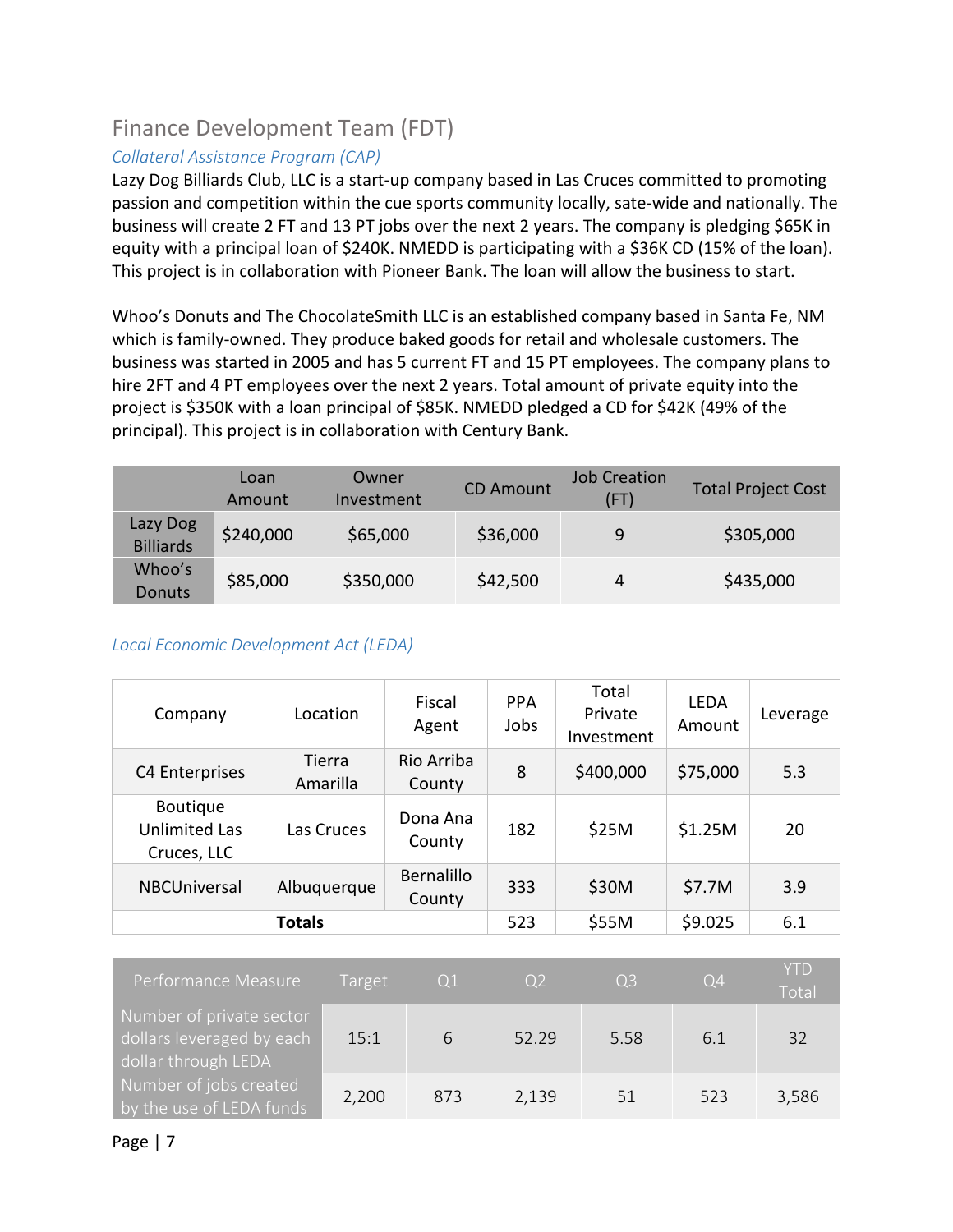#### New Mexico MainStreet (NMMS)

The New Mexico MainStreet Program in partnership with local affiliate's and local government partners continues to have a huge impact on building capacity for local economic revitalization and re-development efforts, enhancing the entrepreneurial and business climate of local MainStreet districts, and creating thriving places throughout the State of New Mexico. Local MainStreet programs reported \$8,795,703 in private sector investment; 62 private building rehabilitations; 42 net new businesses, 4 business expansions; and the creation of 404 net new jobs in their districts during the fourth quarter.

Reinvestment, Business, and Project Funding Highlights:

- Corrales MainStreet reported 4 new business openings that resulted in the creation of 5 new jobs and \$3.4 million in private investment in the district. New businesses include Tag Insurance, Tucker Woods Art, Elite K-9, and Ex Novo Brewery.
- Los Alamos Mainstreet reported 10 new businesses that added a total of 224 new jobs.
- Six MainStreet programs Barelas, Artesia, Las Vegas, Lovington, Silver City, and Tucumcari brought in a total of \$124,000 in private sector grants for projects in their districts.
- Grants MainStreet reported 4 building rehabilitations in their district that resulted in a total of \$506,250 in private sector investment and 3 new business openings that added a total of 11 new jobs.
- Six MainStreet communities, Barelas, Clovis, Gallup, Las Vegas, Lovington, and Silver City, also brought in \$1.38 million in public sector grants for public infrastructure and economic development projects in their districts.

| Performance Measure                                                              | Target | $\Omega$ | O2    | O <sub>3</sub> | $\Omega$ | <b>YTD Total</b> |
|----------------------------------------------------------------------------------|--------|----------|-------|----------------|----------|------------------|
| Dollars of private sector<br>investment in MainStreet<br>districts (in millions) | \$11   | \$6.2    | \$6.8 | \$8.9          | \$8.8    | \$30.7           |
| Number of building<br>rehabilitations                                            | 150    | 69       | 64    | 6/             | 62       | 262              |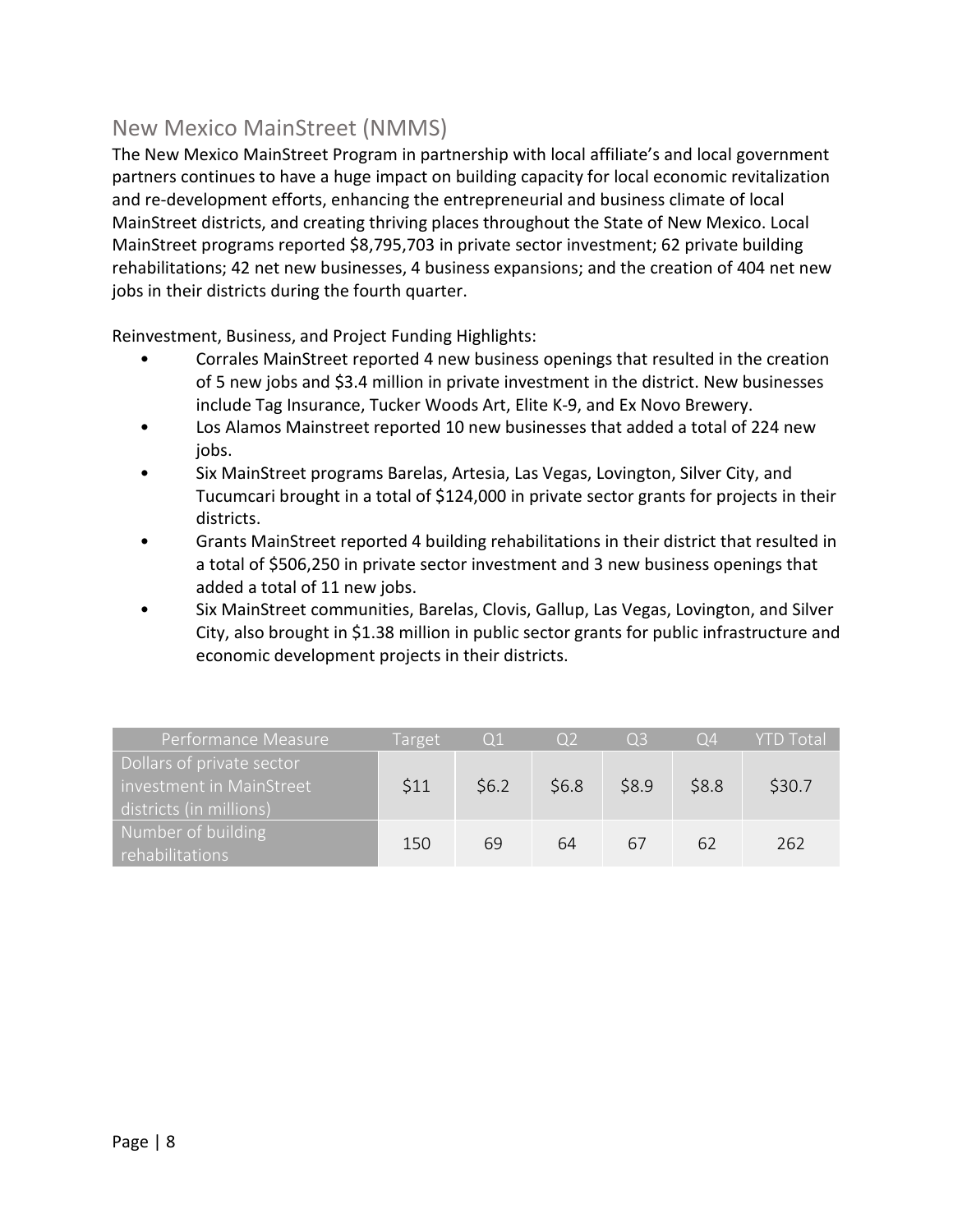# Community, Business & Rural Development Team (CBRDT)

#### **Region 2**

**Questa** - Through the assistance of the Regional Representative Taos Mountain Energy Bars received JTIP funding in the amount of \$350,000 for 45 FTE's.

**Red River** - Through the assistance of the Regional Representative Red River Brewery received \$21,000 in JTIP funding for 2 FTE's.

**Tierra Amarilla -** Through the assistance of the Regional Representative C4 Farms received a LEDA appropriation of \$75K. Company is creating 8 FTE's over 5 years and investing \$400,000 in the project.

#### **Region 4**

**Las Vegas** – The Regional Representative assisted Old Wood and San Miguel County with lease negotiations. San Miguel County and Old Wood completed the negotiation by executing a lease at the San Miguel County Wood Park.

#### **Region 5**

.

**Las Cruces** - FY15 LEDA for Franco Whole Foods was closed out as a completed success. 53 jobs and \$3.4M private investment to date

**Santa Teresa** - FY16 LEDA for Valley Cold Storage was closed out as a completed success 19 jobs and \$20M private investment to date

#### **Region 6**

**Portales** – The Regional Representative assisted Roosevelt County EDC revise the Local Option Gross Receipts Tax Ordinance (LEDA Ordinance) for the City of Portales allowing the expansion of the use of LEDA funds to include retail and arts and cultural projects. The voters of Portales approved this revision in April. (*Counted toward performance measure below.)* **Roswell** - USA Beef Packing expanding facility in Roswell (10,690 sq. ft. additional space); building large cooler, R&D processing area and separate rendering facility for hides and bones; plans to add 30 FTEs. Exporting to Canada & Mexico; and will export to Asia & Europe when BRC certification is completed. New fiscal partner assisting with \$6 mil expansion project (USA Beef contributing \$3 mil.) Currently processing 50 head of buffalo/day and will grow to 80 head/day. Recently hired a slaughter and processing managers. Working on layout of old Fatman's building for meat processing (phase 1: grinding and patties; phase 2: cooking.) **Roswell** – Through the efforts of the Regional Representative the first ever Loan out of the LEDA fund was announced and approved to Sceye to help repair damages to their hangar caused by a March windstorm.

| Performance Measure                                               | Target | O <sub>1</sub> | O3 | ( )4 | <b>YTD Total</b> |
|-------------------------------------------------------------------|--------|----------------|----|------|------------------|
| Technical assistance provided<br>to a community that results in a |        |                |    |      |                  |
| new economic development                                          |        |                |    |      |                  |
| program or asset                                                  |        |                |    |      |                  |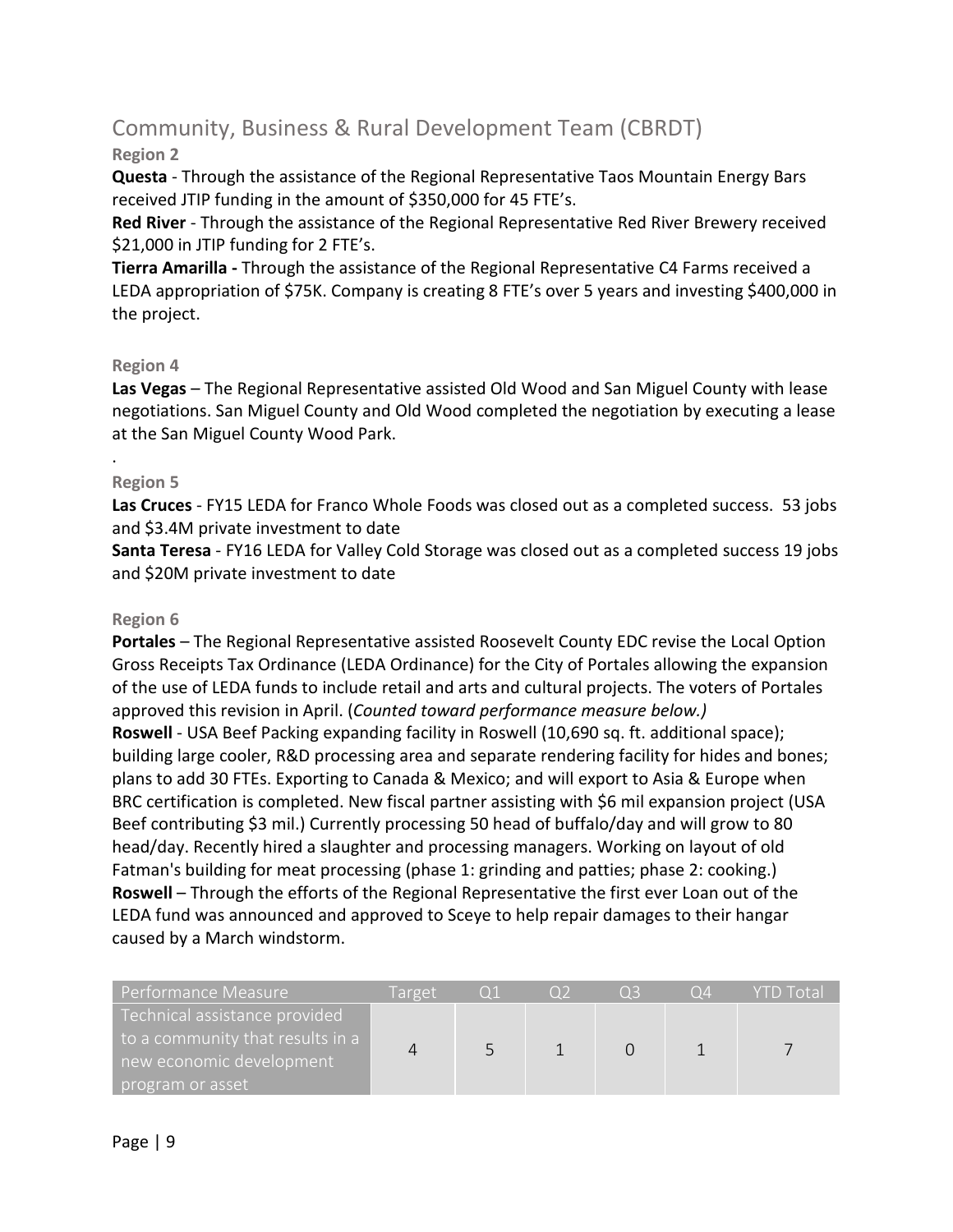# Office of Science & Technology (OST)

#### **New Mexico Small Business Innovation Research Matching Grants (NMSBIR)**

Each year, New Mexico companies receive over \$17 million dollars of federal investment from the Small Business Innovation Research (SBIR) program. The Office created a state matching competitive grant program to provide companies with business development assistance to accelerate the commercialization of SBIR supported research and development.

FY19 Q3 Awardee Updates in Q4

- mPower Technology: Reported a \$25,000 investment in new intellectual property as a result of receiving NM SBIR Matching Grant (~3 months after receiving grant).
- IDEAS Engineering & Technology: Reported new investments in facilities, products, and/or employees in the amount of \$5,514 as a result receiving NM SBIR Matching Grant (~3 months after receiving grant).

#### FY19 Q2 Awardee Updates in Q4

- IBeam Materials: Reported creation of 5 new jobs @ \$38.46/hr (~6-month report)
- UbiQD: Reported creation of 2 new jobs @ \$33/hr, reported new investments in facilities, products, and/or employees in the amount of \$50,000, and new out of state investment from Angel Investors and VCs in the amount of \$1M dollars.

#### Office of International Trade

Completed and submitted STEP Grant proposal for \$200,000 to cover the period from October 01, 2019 to September 29, 2021 pending final approval by SBA.

#### **Goal: Increase exports of NM goods and services**

Approved Grass Masters, Defiant Technologies, NeoSan Laboratories, Old Wood, LLC, Star Cryoelectronics, CPFD, PowerSonix, Great River Technology, BennuBio for funding under the STEP Grant for Gold Key Services by US Department of Commerce and overseas trade show participation in China, Indonesia, Singapore, Malaysia, Iraq, Italy and India.

#### **Goal: Increase awareness and export readiness of NM companies**

Conducted personal export consultations including international export finance, letters of credit, shipping, managing an international distribution network with 25 New Mexico companies interested in exporting and accessing STEP Grant funding for overseas trade shows.

#### **Goal: Increase level of Foreign Direct Investment in New Mexico**

Developed ten foreign direct investment trade leads for the United Kingdom and Ireland.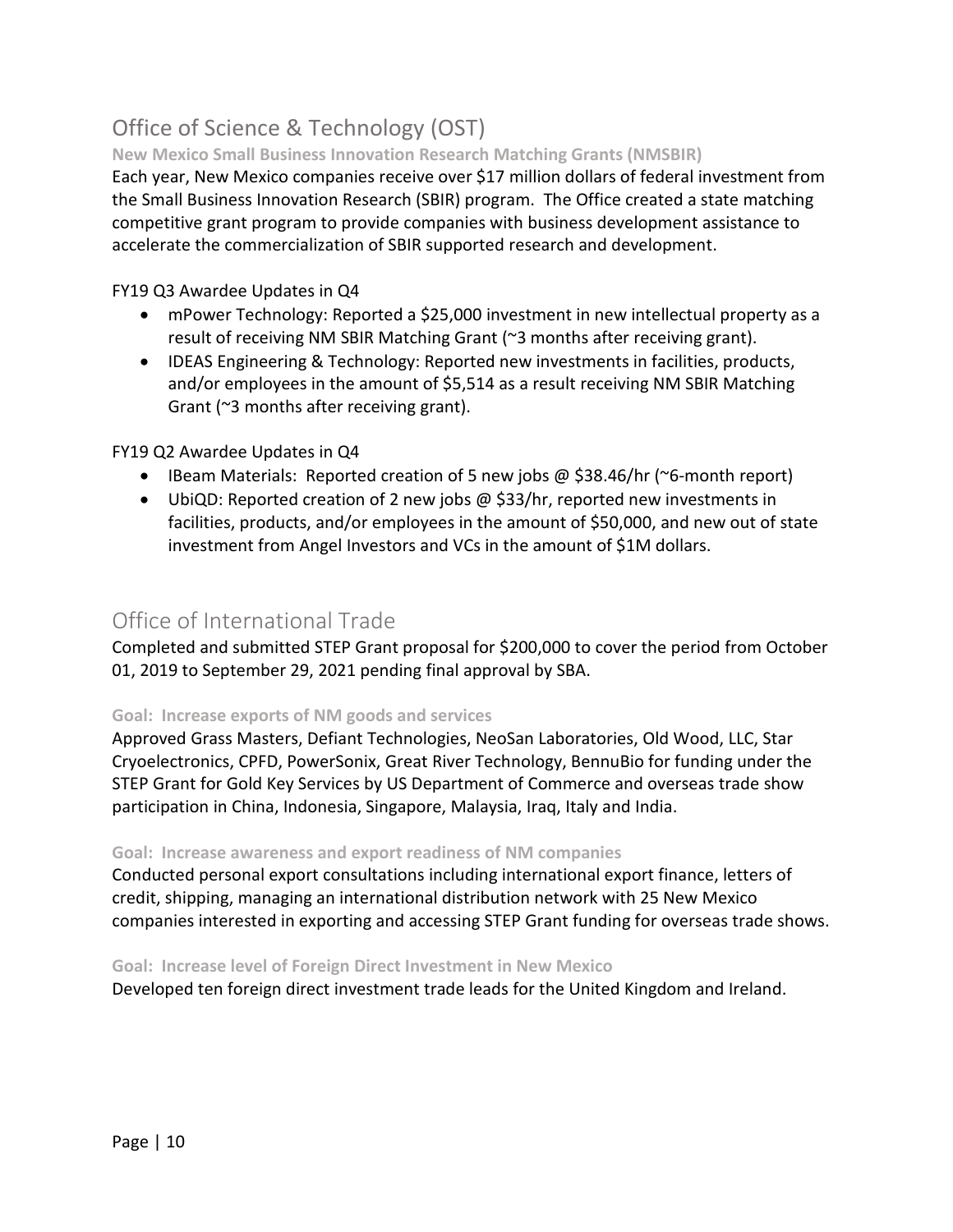# New Mexico Film Office (NMFO)

The New Mexico State Film Office is a division of the New Mexico Economic Development Department that serves the film and television industry locally, nationally and internationally. The office's purpose is to market the state to this industry, service the productions and promote jobs for New Mexico residents. The division offers resources to producers, film crew and local filmmakers and works diligently to assist with the scouting of potential filming locations. The division consults with productions regarding the financial aspects of their projects, guiding them through the incentives such as the 25% to 30% Refundable Film Production Tax Credit and the Job Training Incentive Program for Film & Multimedia. The division also connects productions with the crew, vendor services and film liaisons throughout the state.

The division continues to focus on three (3) main initiatives: (1) Recruitment: Television, Feature Productions and Digital Emerging Media Projects/Companies; (2) Workforce Development; and (3) Statewide Industry Outreach.

| Performance Measure                                                  | Target  | Q <sub>1</sub> | O <sub>2</sub> | Q <sub>3</sub> | $Q\overline{4}$ | <b>YTD</b><br>Total |
|----------------------------------------------------------------------|---------|----------------|----------------|----------------|-----------------|---------------------|
| Number of film & media<br>worker days (crew size X<br>days employed) | 300,000 | 106,275        | 75,336         | 62,024         | 76,179          | 319,814             |
| Direct spending by film<br>industry productions (in<br>millions)     | \$330   | \$123.1        | \$151.8        | \$98.7         | \$151.9         | \$525.5             |

**Recruitment:** The division's primary purpose is to market the state to the film & television and emerging media industries, service the recruited productions and companies, and promote job and business opportunities for New Mexico residents. This includes consulting with production and emerging media companies regarding the financial aspects of their projects, and guiding them through the incentives such as the Refundable Film Production Tax Credit. The division also provides direction to companies regarding potential locations on which to film, as well as connecting the productions with the crew, vendor services and film liaisons throughout the state. The division continues to work towards taking the lead in Emerging Media entrepreneurial opportunities in-state.

**Highlights:** In the wrap up of 4<sup>th</sup> quarter for FY19, the film division is going full steam ahead with the new film law, new data capture systems and of course, film and TV production booming all over the state since the new administration started in January. There is much interest in New Mexico right now as a major film player in the industry with the increase in funds to \$110M and a progressive film incentive program. NBC/Universal is the  $2^{nd}$  studio to have NM media partner status and have purchased studios in Rio Rancho. Ongoing TV series in production include: *Briarpatch S1* (NBC), *Better Call Saul Season 5* (Sony/AMC), *Grow* (Danish TV series) and Season 2 of a popular Netflix series. Feature films in production (but not announced yet) include: a large budget western, a large budget zombie movie, and three mid-

Page | 11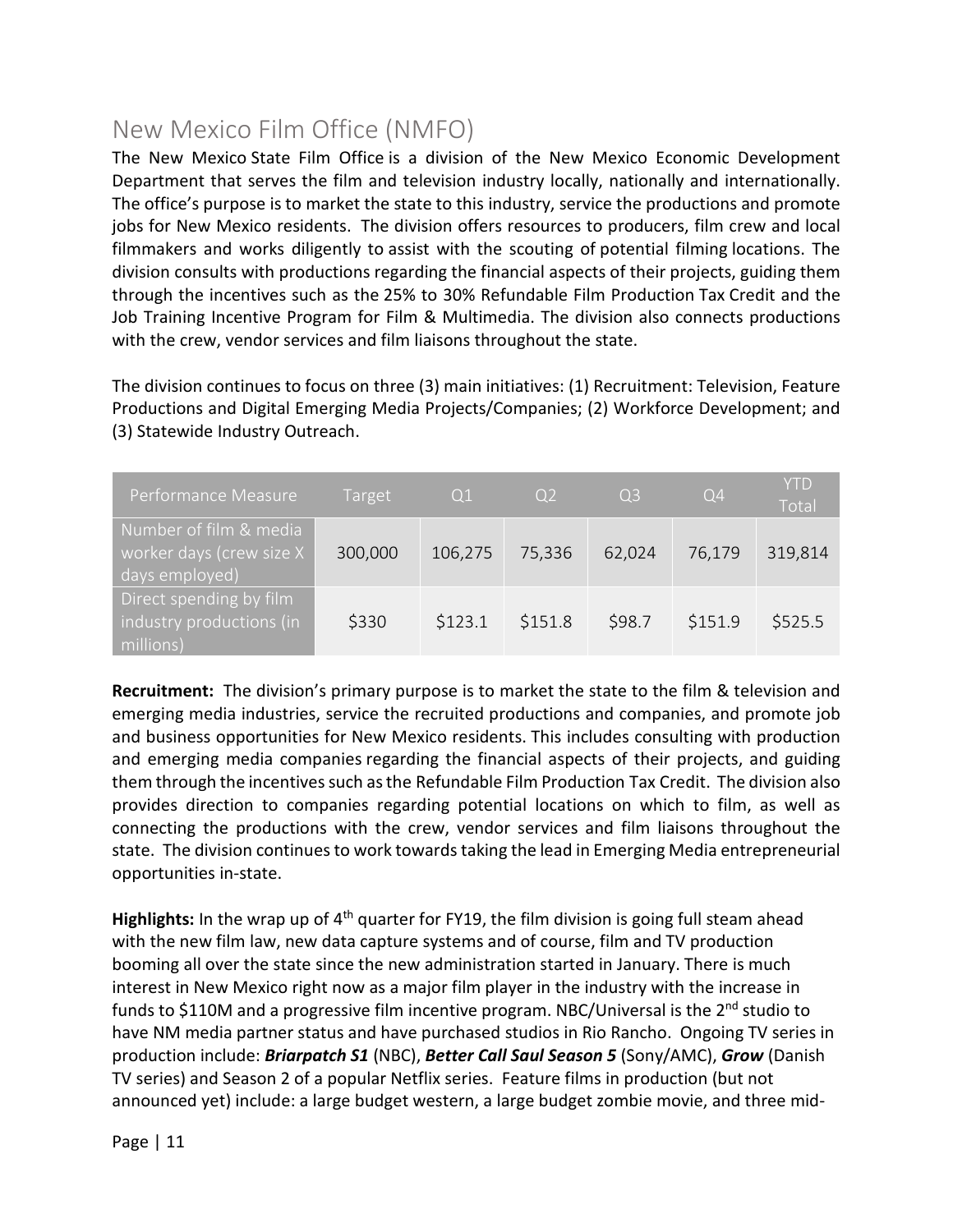range indie features, one shooting entirely in Roswell and another shooting entirely in Ruidoso/Carrizozo, as well as *Silk Road* (indie) and *The Comeback Trail* (indie) starring Robert DeNiro and Tommy Lee Jones. Smaller micro features like *Shelby Shack, Sierra Sisters: The Hunt for Blackbeard's Treasure* and the shorts *Land of Dreams* (filmed in Shiprock and Las Vegas), *Lucid* and *Does Your Hear Break?* Documentaries like *Houseboat Amazon: Search For a Missing Monkey* and cool video games like *Button City*, *Space Rescue* and *Project X* are being produced by some young millennials who have started their own gaming companies right here in NM.

**Workforce Development**: The Job Training Incentive Program for Film & Multimedia (JTIP) provides multiple ways for residents to advance in this industry and to keep talent in-state. The program continues to evolve and expand to meet industry needs. The Film Crew Advancement Program (FCAP) is the division's priority program in training as it provides high-wage job opportunities with production companies where crew can diversify and advance their skill sets increasing retention and continual employment in the industry. As an additional incentive to the film tax credit, productions that hire qualifying, local crew are reimbursed fifty percent (50%) of a qualifying resident's wages for up to 1040 hours. In addition, the program encourages veterans and reserve member components to apply transitional skill sets to this industry in an initiative entitled "Operation Soundstage."

**Highlights:** In the fourth quarter: eight (8) companies qualified for FCAP with one hundred and twenty-six (126) resident participants at an average wage of \$26.70 per hour.

**Statewide Outreach:** There are a variety of ways to work with local communities, schools, filmmakers and chambers in order to assist and promote the industry and the jobs it creates. The five (5) that have been identified by the division to increase the effectiveness of local outreach are (1) expanding upon the Statewide Film Liaison Network that trains designated community members in the production process and encourages filmmaking in rural areas; (2) collaborating Film Tourism efforts to give communities an additional way to market to visitors, to increase economic impact and to benefit from the success of the industry; (3) holding monthly meetings and utilizing social media to assist in educating the public on the industry and the division's resources; (4) developing educational networking initiatives to provide opportunities to learn about film and media programs available throughout New Mexico; and (5) expanding on two primary outreach events: the annual NM filmmakers Showcase and the annual Film & Media Industry Conference.

**Highlights:** In the fourth quarter the division held the following trainings and educational events:

- April 13: Sound Dept Training, 51 attendees
- April 24: Breaking into Background, 28 attendees
- April 27: Special FX Class, 26 attendees
- May 4: Set Medic Class, 10 attendees
- May 4: Film Industry Pathways: Production Asst, Asst Dir, UPM, 79 attendees